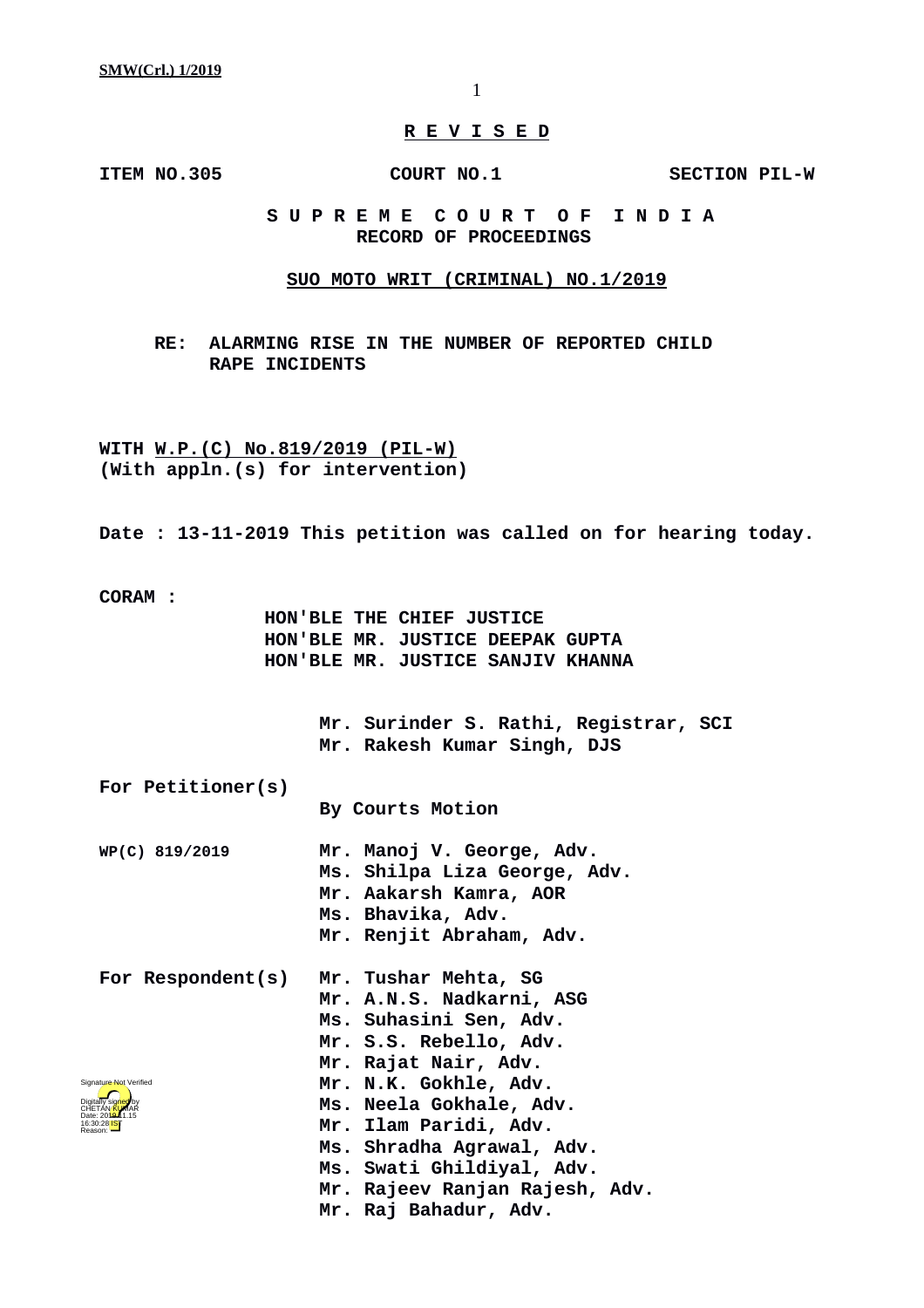**Mr. A.K. Sharma, Adv. Mr. B.V. Balaram Das, Adv. Mr. G.S. Makker, Adv. Mr. P.N. Ravindran, Sr. Adv. Mr. T.G.N. Nair, Adv. Mr. V. G. Pragasam, AOR Mr. S. Prabu Ramasubramanian, Adv. Mr. S. Manuraj, Adv. Ms. Uttara Babbar, AOR Mr. Manan Bansal, Adv. Mr. Sunny Choudhary, AOR Mr. Sumeer Sodhi, AOR Mr. Sherick Dhingra, Adv. Mr. Subhasish Mohanty, AOR Mr. Som Raj Choudhury, AOR Mr. Prashant Kumar, Adv. Mr. Shuvodeep Roy, AOR Mr. Kabir Shankar Bose, Adv. Mr. Prem Sunder Jha, AOR Mr. Nishant Ramakantrao Katneshwarkar, AOR Mr. Anoop Kandari, Adv. Mr. Milind Kumar, AOR Mr. Mahfooz Ahsan Nazki, AOR Mr. Gowtham Polanki, Adv. Mr. Avinash Tripathi, Adv. Ms. K. Enatoli Sema, AOR Mr. Amit Kumar Singh, Adv. Ms. Jaspreet Gogia, AOR Mr. Gopal Prasad, AOR Mr. Jayesh Gaurav, Adv. Shalya Agarwal, Adv. Mr. Udit Bansal, Adv. Ms. Astha Sharma, AOR Mr. Siddhesh Kotwal, Adv. Ms. Bansuri Swaraj, Adv. Ms. Arshiya Ghose, Adv.**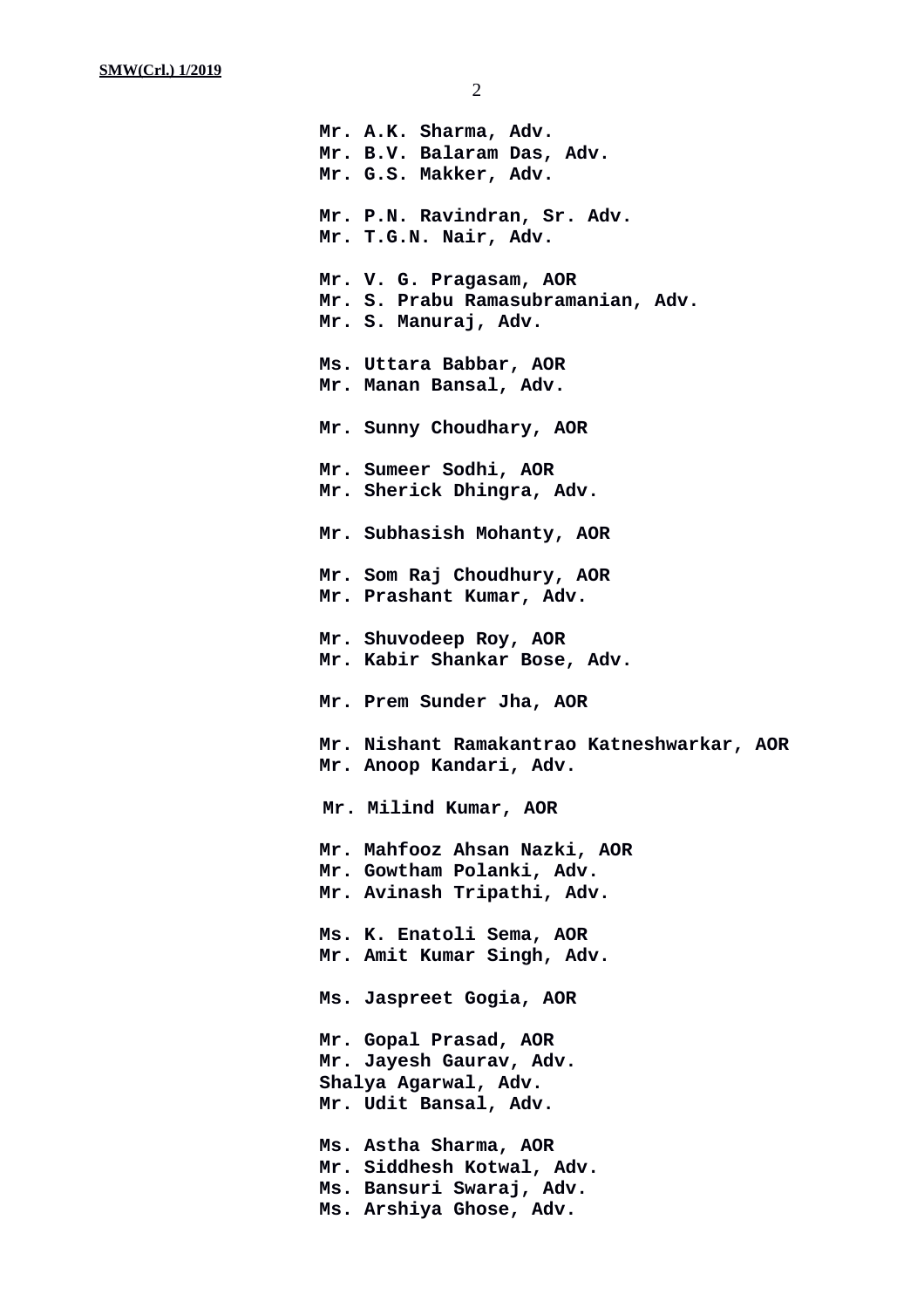**Mr. Divyansh Tiwari, Adv. Ms. Ana Upadhyay, Adv. Mr. Ashok Mathur, AOR Ms. Aruna Mathur, Adv. Mr. Avneesh Arputham, Adv. Ms. Anuradha Arputham, Adv. Ms. Geetanjali, Adv. M/s. Arputham Aruna and Co., Mr. Arjun Garg, AOR Mr. Aakash Nandolia, Adv. Mr. S. Mahesh Sahasranaman, Adv. Mr. Annam D. N. Rao, AOR Mr. Venkatish Rao, Adv. Mr. Rahul Mishra, Adv. Ms. C. Sharma, Adv. Mr. Aniruddha P. Mayee, AOR Mr. A. Rajarajan, Adv. Ms. Deepanwita Priyanka, Adv. Mr. Aniruddha P. Mayee, AOR Mr. A. Rajarajan, Adv. Mr. Abhinav Mukerji, AOR Mr. Samarth Khanna, Adv. Mrs. Bihu Sharma, Adv. Ms. Pratishtha Vij, Adv. Mr. Abhimanyu Tewari, AOR Ms. Eliza Bar, Adv. Mr. P.H. Parekh, Sr. Adv. Ms. Tanya Chaudhry, Adv. Ms. Pratyusha Priyadarshini, Adv. Ms. Nikita Pandey, Adv. Mr. Nikhil Ramdev, Adv. Ms. Ashna Bhatnagar, Adv. For M/s. Parekh & Co. Mr. R. P. Gupta, AOR Intervenor-in-person Mr. B. V. Balaram Das, AOR Ms. Diksha Rai, AOR Ms. Palak Mahajan, Adv.**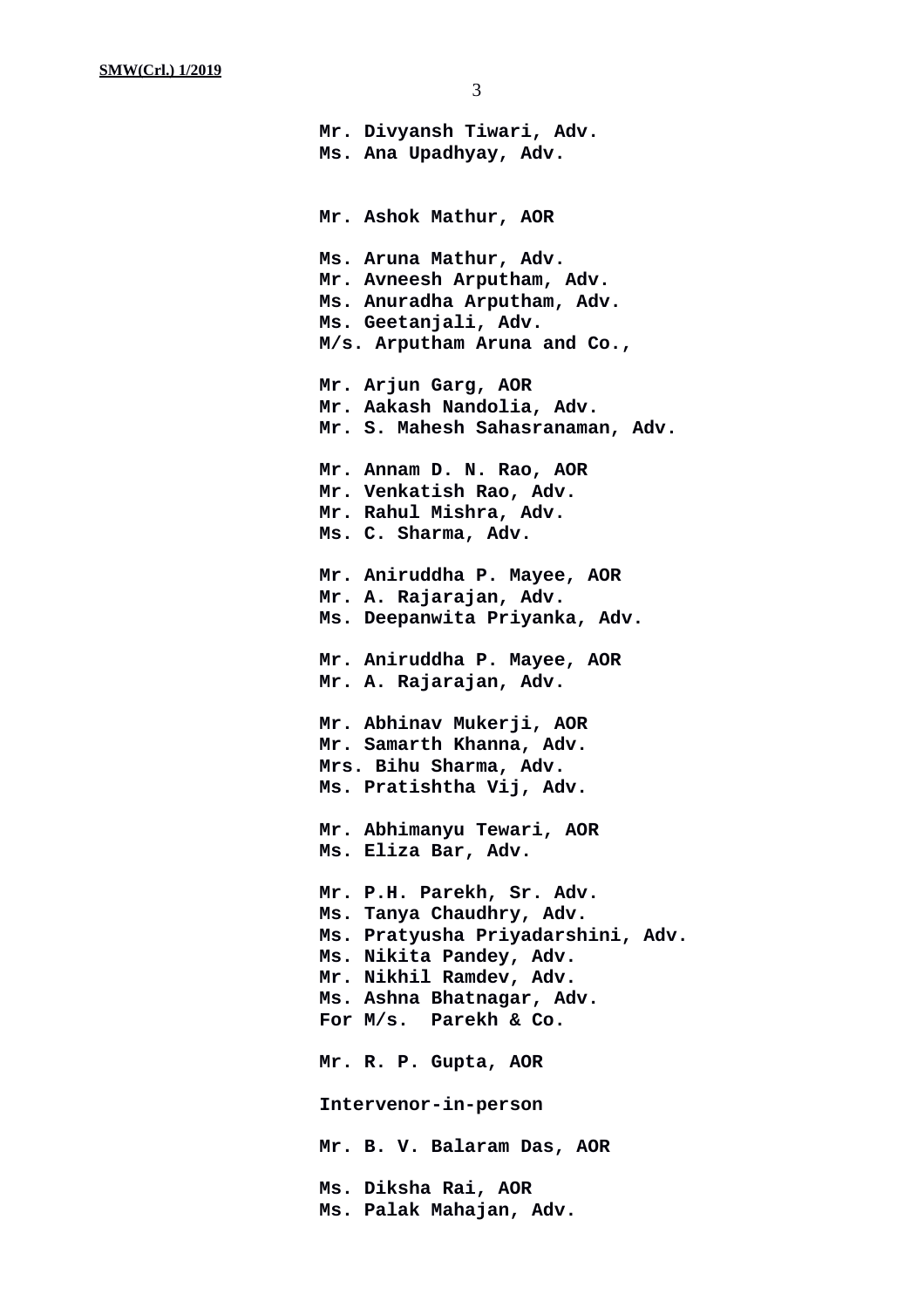**Dr. Rajesh Pandey, Adv. Ms. Shweta Mulchandani, Adv. Ms. Tanuja Manjari Patra, Adv. Ms. Aswathi M.K., AOR Mr. Kaarthi, Adv. Ms. Yogita Ahuja, Adv. Mr. Mahesh Pandey, Adv. Mr. V. N. Raghupathy, AOR Mr. Manendra Pal Gupta, Adv. Mr. Leishangthem Roshmani Kh, AOR Ms. Anupama Ngangom, Adv. Mr. Aribam Jankinath Sharma, Adv. Mr. Ravi Prakash Mehrotra, AOR Mr. Ankit Agarwal, Adv. Mr. Amartya Singh, Adv. Mr. Raghvendra Kumar, Adv. Mr. Anand Kr. Dubey, Adv. Mr. Narendra Kumar, AOR Mr. Jayanth Muth Raj, Sr. Adv., AAG Mr. M. Yogesh Kanna, AOR Mr. S. Raja Rajeshwaran, Adv. Mr. Sarvesh Singh Baghel, Adv. Ms. Garima Prashad, AOR Ms. Harshita Raghuvanshi, Adv. Mr. Srinivas Vishven, Adv. Ms. Akshara Chauhan, Adv. Shreyase Agarwal, Adv. Mr. Jatinder Kumar Bhatia, AOR Mr. Ashutosh Kumar Sharma, Adv. Mr. Suhaan Mukerji, Adv. Ms. Astha Sharma, Adv. Mr. Amit Verma, Adv. Ms. Kajal Dalal, Adv. Mr. Prastut Dalvi, Adv. Mr. Naveen Kumar, Adv. M/s. PLR Chambers And Co. Mr. K.V. Jagdishvaran, Adv. Ms. G. Indira, AOR Mr. Piyush Dwivedi, AOR Ms. Priyanka Dixit, Adv.**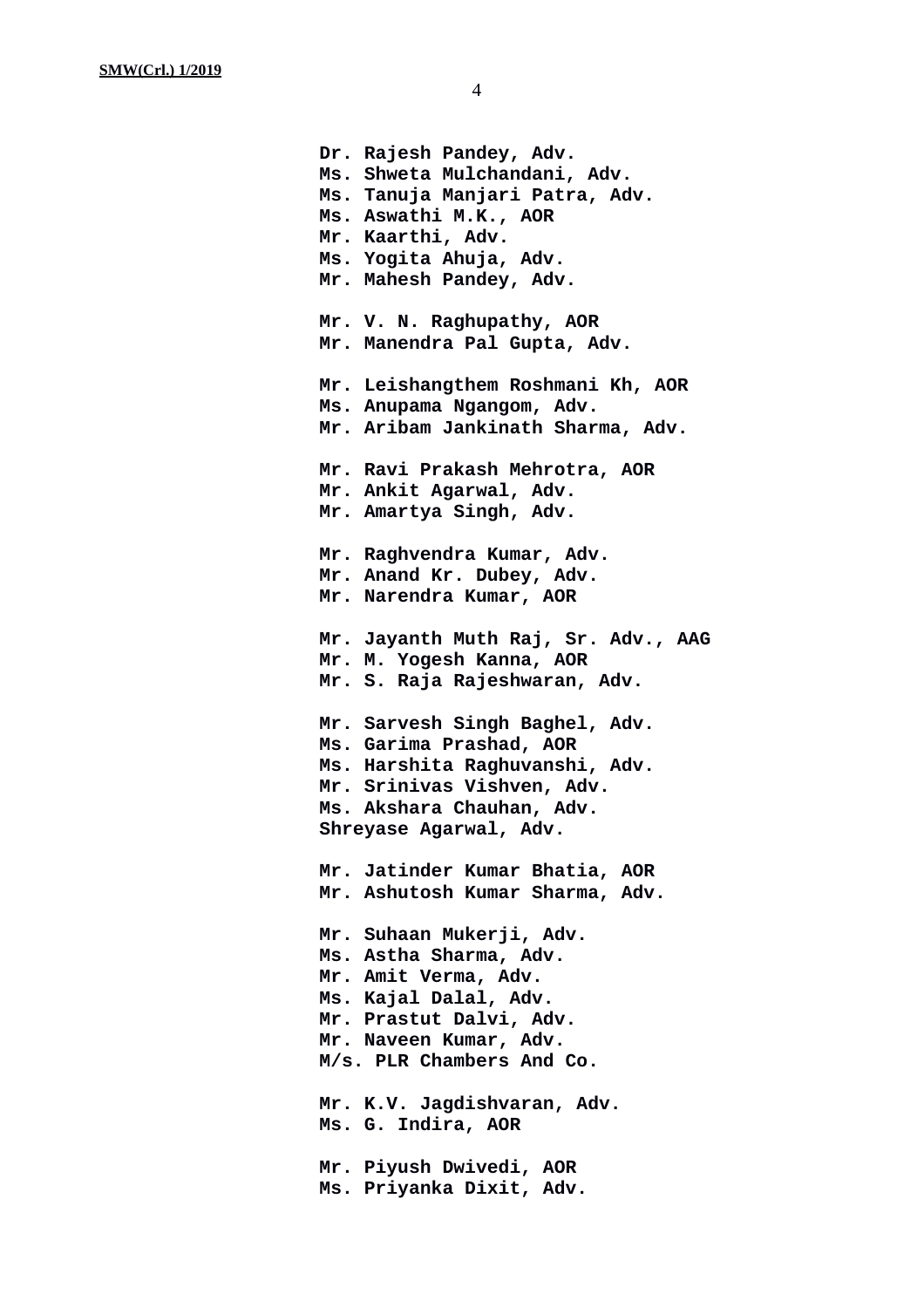**Mr. Nikhil Goel, AOR Ms. Naveen Goel, Adv. Mr. Dushyant Sarna, Adv. Mr. Avijit Mani Tripathi, Adv. Ms. Rekha Bakshi, Adv. Mr. Shaurya Sahay, Adv. Mr. T.K. Nayak, Adv. Mr. P.S. Negi, Adv. Ms. Shruti Ram Kochar, Adv. Mr. K.V. Kharlyngdoh, Adv. Mr. Apoorv Kurup, Adv. Mr. Baibhaw Gahlaut, Adv. Ms. Upma Bhatacherjee, Adv. Mr. Arun R. Pedneker, Adv. Mr. Hitesh Kumar Sharma, Adv. Ms. Mukti Chaudhry, Adv. Mr. K. Parameshwar, Adv. Mr. M.V. Mukunda, Adv. Mr. Ankit Goel, Adv. Mr. R.K. Gupta, Adv. Mr. S. Kumar Jain, Adv. Mr. Hitesh Kumar Sharma, Adv. Ms. Anika Nissar Sayyed, Adv. Mr. Ranjan Mukherjee, Adv. Mr. K.V. Kharlyngdoh, Adv. Mr. Upendra Mishra, Adv. Mr. T.K. Nayak, Adv. Mr. Deniel Stone Lyngdoh, Adv. Mr. Vikas Mahajan, AAG Mr. Joydip Roy, Adv. Mr. Vinod Sharma, Adv. Mr. Anil Kumar, Adv. Mr. Akash Verma, Adv. Ms. Monika Gusain, Adv. Mr. Chirag M. Shroff, Adv. Ms. Mahima C. Shroff, Adv. Ms. Yashika Verma, Adv. Ms. Riya Thomas, Adv. Dr. Manish Singhvi, Sr. Adv. Mr. Shailja Nanda Mishra, Adv. Mr. Arpit Parkash, Adv.**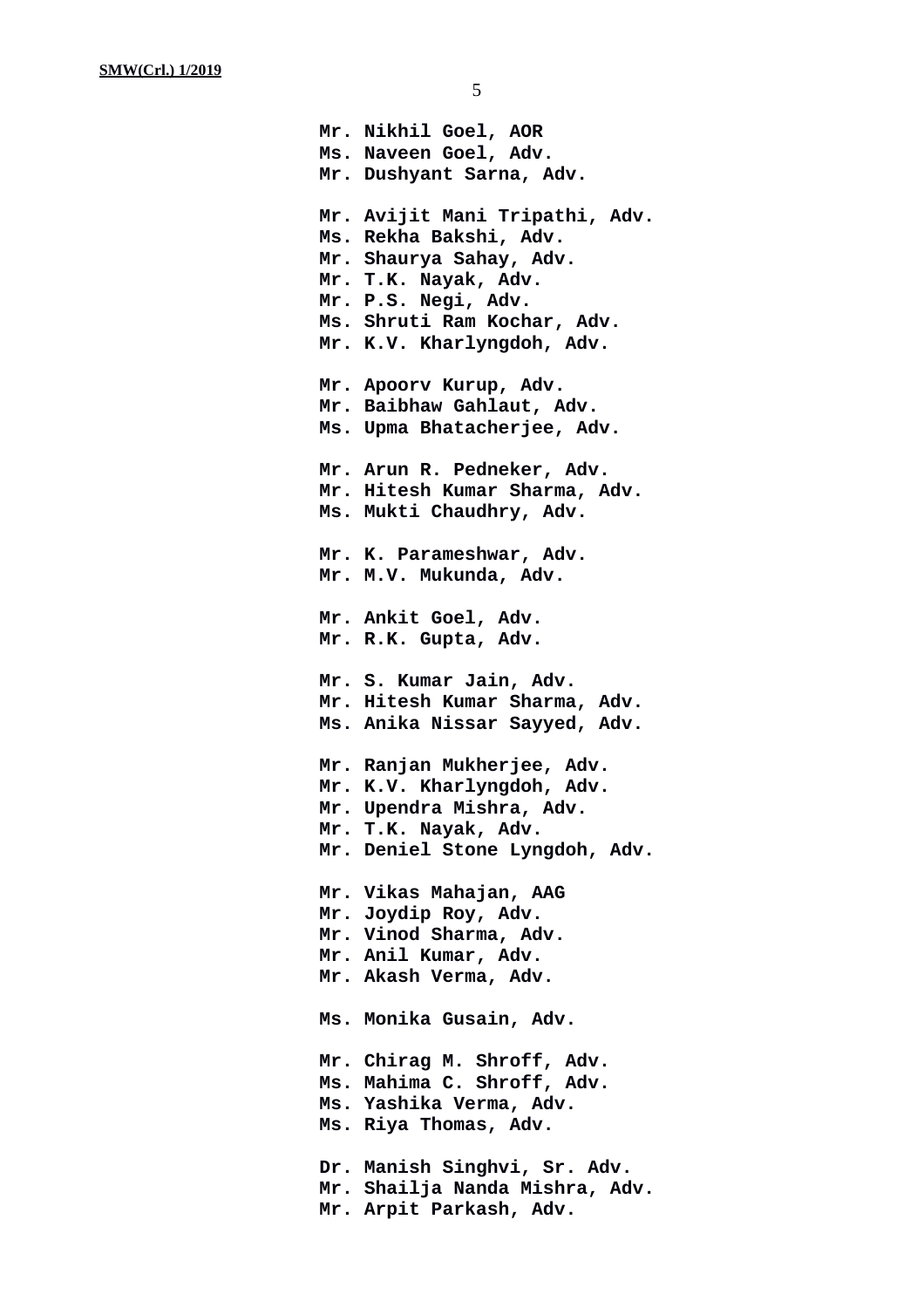**Mr. D.K. Devesh, Adv. Mr. Sanjai Kumar Pathak, Adv. Ms. Shashi Pathak, Adv. Mr. Arvind Kumar Tripathi, Adv. Mr. G. Prakash, Adv. Mr. Jishnu M.L., Adv. Mrs. Priyanka Prakash, Adv. Mrs. Beena Prakash, Adv. Mr. Vinay Arora, Adv. Mr. Sanjeev Kumar Jain, Adv. Mr. Hitesh Kumar Sharma, Adv. Annika Nissar Sayyed, Adv. for Mr. A.S. Syyed, Adv. Ms. Sneha Kalita, Adv. Mr. Kunal Chatterji, Adv. Ms. Maitrayee Banerjee, Adv. Mr. P.I. Jose, Adv. Mr. Harikumar V, Adv. Mr. M. Shoeb Alam, AOR Mr. Mojahid Karim Khan, Adv. Mr. D. Rama Krishna Reddy, Adv. Ms. Poonam Kaushik, Adv.**

**Ms. Gagan Deep Kaur, Adv.**

**UPON hearing the counsel the Court made the following O R D E R**

**We have gone through the report of Shri Surinder S. Rathi, Registrar of the Supreme Court. In paragraphs 7.1 to 7.9 of the said Report, the relevant figures are mentioned, which are being extracted below:-**

> **"7.1 Percentage share of different types of offences under POCSO (National Analysis):**

| POCSO Offence                    | Rounded Percentage |
|----------------------------------|--------------------|
| Penetrative Sexual Assault {S.4} | 32.1               |
| Aggravated Penetrative Sexual    | 24                 |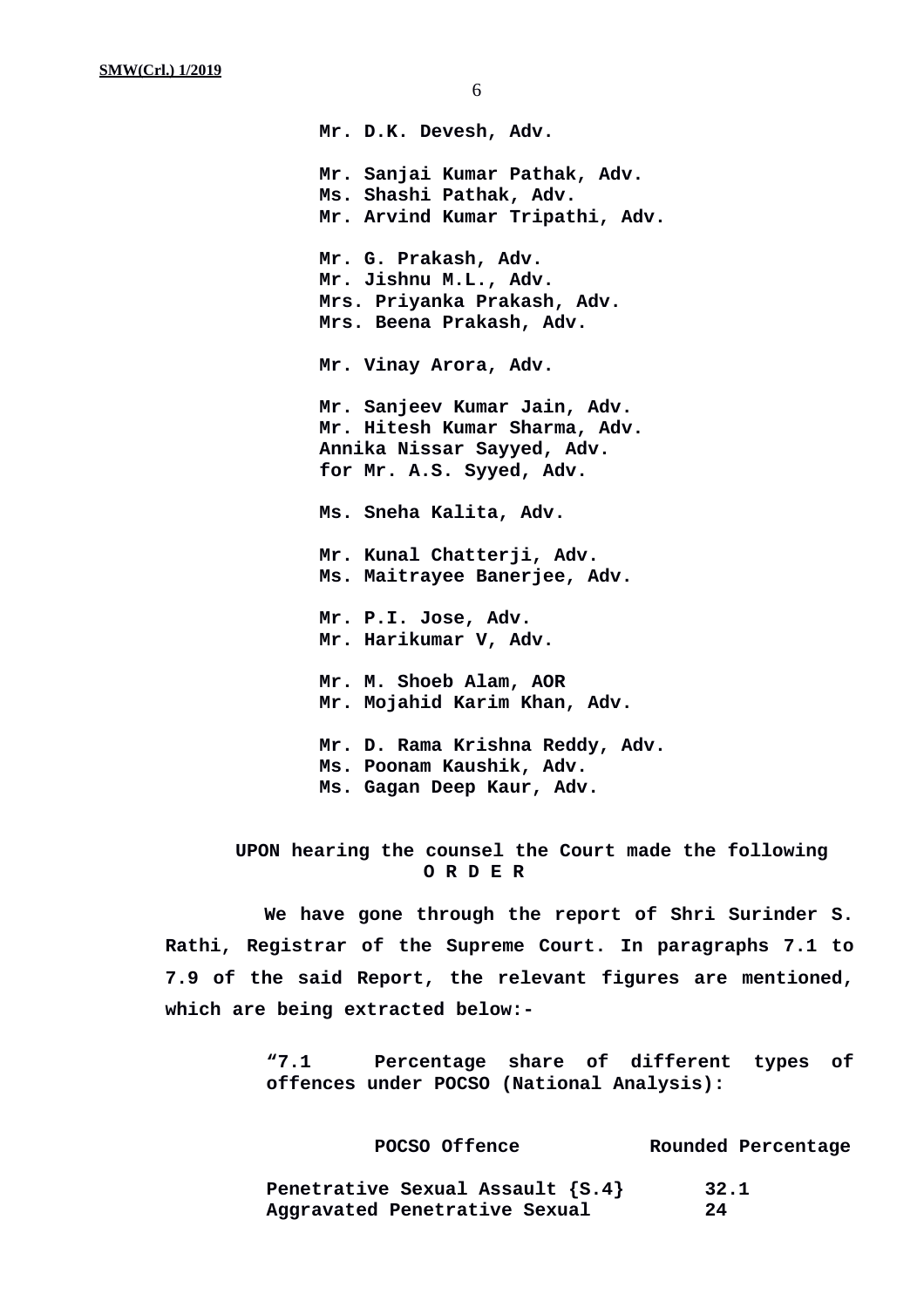**Assault {S.6} Sexual Assault {S.8} 31 Aggravated Sexual Assault {S.10} 3 Sexual Harassment {S.12} 8 Use of Children for Pornography 1 {S.14 & 15} Abetment {S.17} 2 7.2 Gender-wise percentage of victimisation under POCSO FIRs: Girl – 80% Boy – 6% Other – 14% 7.3 Age profile of Victims under POCSO: 0-6 yrs - 4% 6-12 yrs - 13% 13-16 yrs - 60% 16-18 yrs - 22% 7.4 Whether accused is Known/Stranger or Relative of victim: Friends & Neighbours - 27% Relatives - 7% School Staff - 1% Other known person - 56% Stranger - 9% 7.5 Time taken in completion of investigation: Within 30 days - 18% 31-60 days - 17% 61-180 days - 29% 181-365 days - 16% More than one year - 20% 7.6 Time taken by Police in depositing Samples with FSL Laboratory: Within 30 days - 51% 31-60 days - 19% 61-180 days - 17% 181-365 days - 6% More than one year - 7% 7.7 Percentage of cases in which support person is**

**provided:**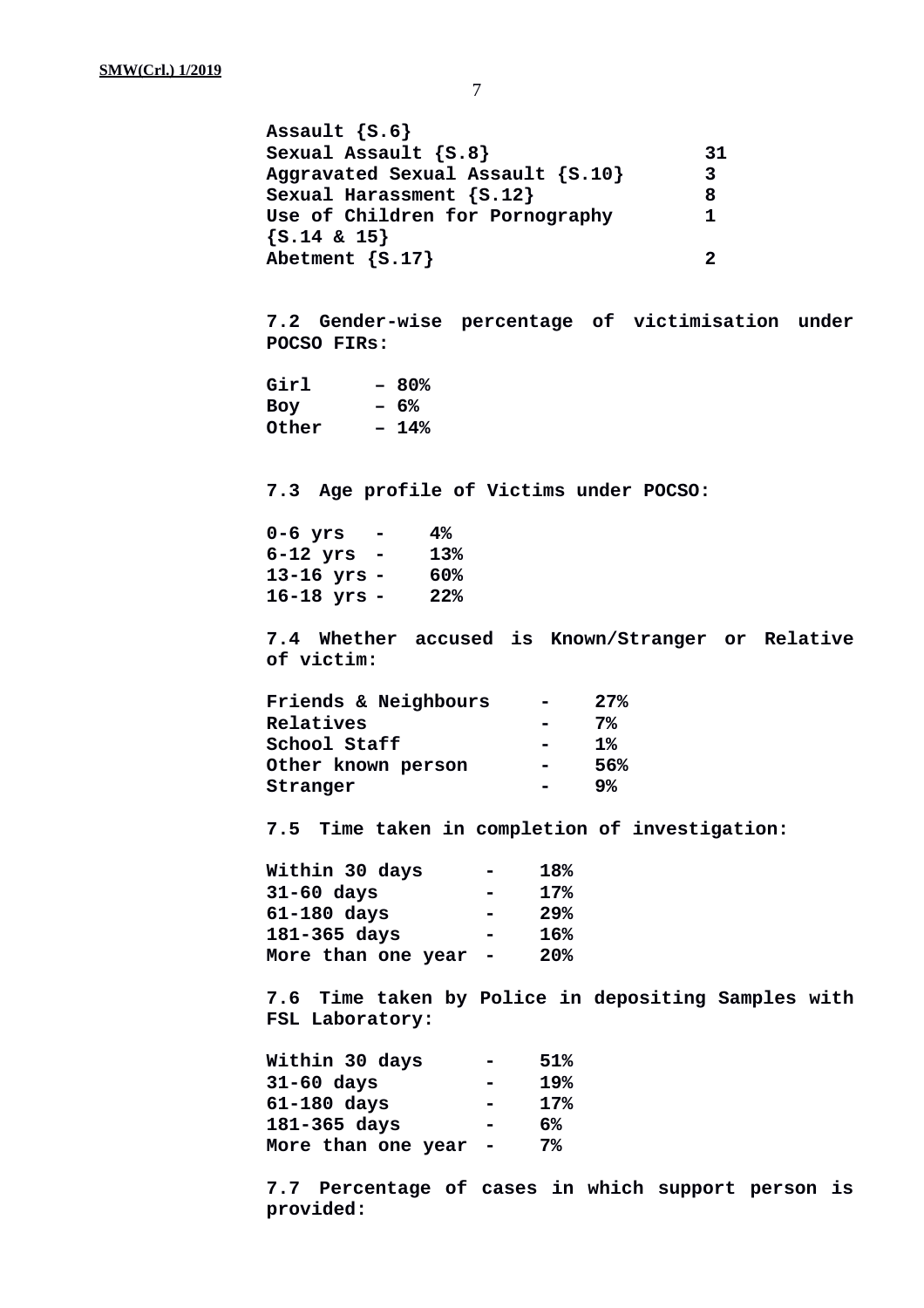**Support Person not provided - 96% Support Person provided - 4%**

**7.8 Percentage of cases in which interim compensation/final compensation provided:**

| Interim Compensation NOT provided -    |                | 99%       |
|----------------------------------------|----------------|-----------|
| Interim Compensation provided          | <b>COL</b>     | <b>1%</b> |
| <b>Final Compensation NOT provided</b> | $\sim 100$     | 99%       |
| <b>Final Compensation provided</b>     | $\blacksquare$ | $1\%$     |

**7.9 Pendency of POCSO Cases in percentage (Sec.35(2) mandates trial to be completed within one year):**

|  | Pending for more than 4 years | $\blacksquare$ | 8%       |
|--|-------------------------------|----------------|----------|
|  | Pending for 3-4 years         | $\blacksquare$ | 10%      |
|  | Pending for 2-3 years         |                | 17%      |
|  | Pending for 1-2 years         | $\blacksquare$ | 28%      |
|  | Pending for less than 1 year  |                | $37\%$ " |

**This report shows a shocking state of affairs. What to talk of trials, in 20% of the cases even investigation is not completed within one year. Virtually, no support persons are provided and no compensation is paid to the victims. Almost two-third of the cases are pending trial for more than one year.**

**It appears that at all stages of dealing with POCSO cases commencing with the investigation up to the stage of trial, the time lines stipulated under the Act have not been complied with. From the report of Shri Rathi, it appears that one major reason for the inability of the stake holders to meet the deadline stipulated under the Act, is lack of awareness and lack of dedication in completing investigation, etc. within the time frame stipulated and also inadequacy of the number of courts which has resulted in cases remaining pending beyond the period mandated for completion of trial under the Act.**

**We hope and expect that the Central Government will**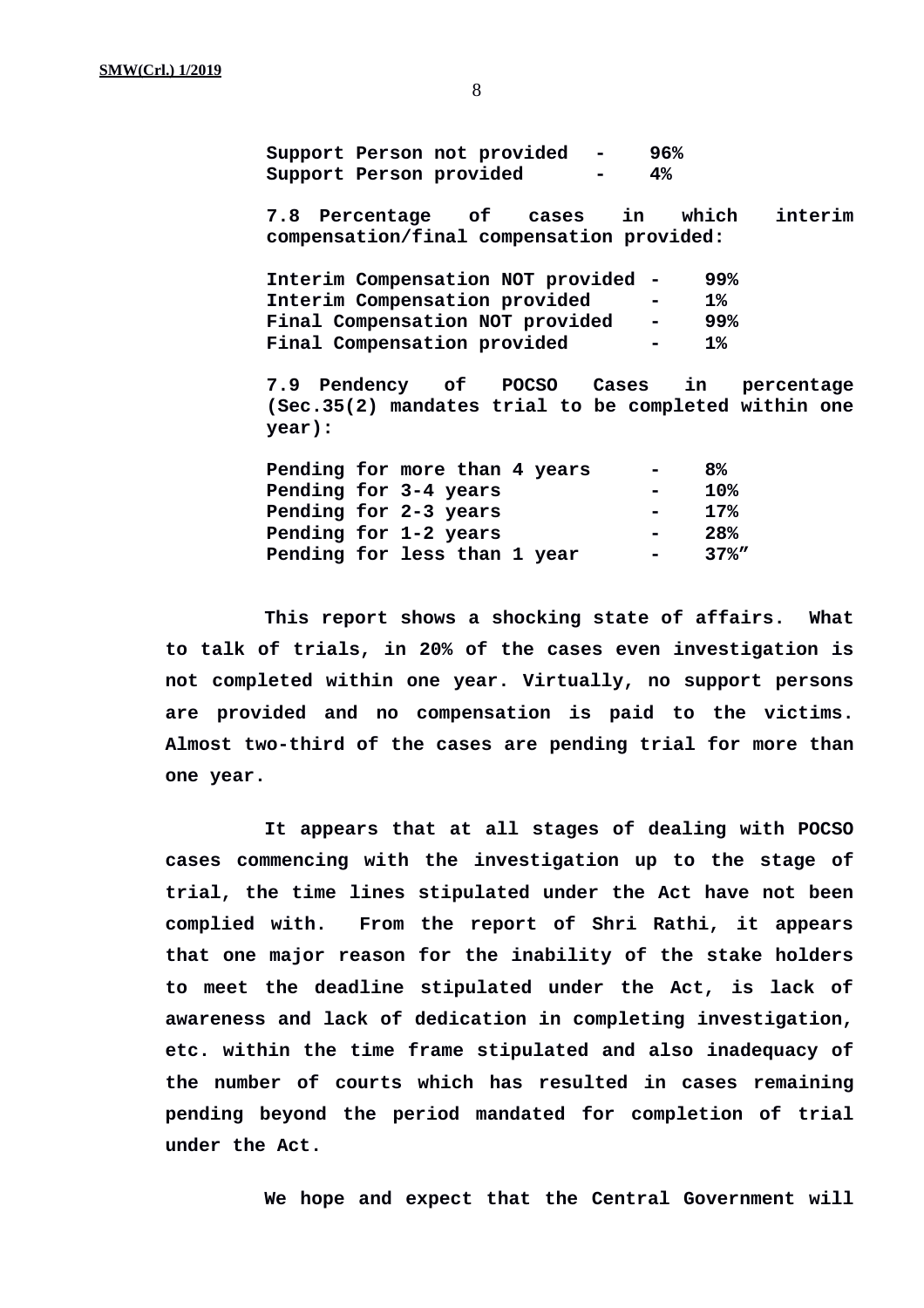**play a much more proactive role to ensure that trials of cases arising out of the POCSO Act are completed in the time frame laid down in the Act.**

**We direct all the State Governments as well as the Union of India to do what is required to be done to ensure that all stages of investigation as well as trial, as contemplated under the Act, are completed within the time frame by creation of additional force for investigation. We further direct the Union of India and the State Governments to take steps for sensitization of officials associated with the investigation and also for creation or assignment of dedicated courts to try POCSO cases on top priority so that charge-sheets are filed within the mandatory period and trials are completed within the time frame contemplated under the Act.** 

**Report of the action taken will be placed before this Court and will be considered by a Bench headed by Hon'ble Mr. Justice Deepak Gupta.**

**List the matter on 12th December, 2019.**

**The response of the Union of India on the draft scheme of compensation filed before this Court by Shri Surinder S. Rathi, Registrar of the Supreme Court be also submitted in the course of the aforesaid period.**

**We have also perused the report submitted by Shri Dharmesh Sharma, District & Sessions Judge (West), Tis Hazari Courts, Delhi and accede to his request for extending the time to complete the trial by 30th November, 2019.**

**(Chetan Kumar) (Anand Prakash) A.R.-cum-P.S. Court Master**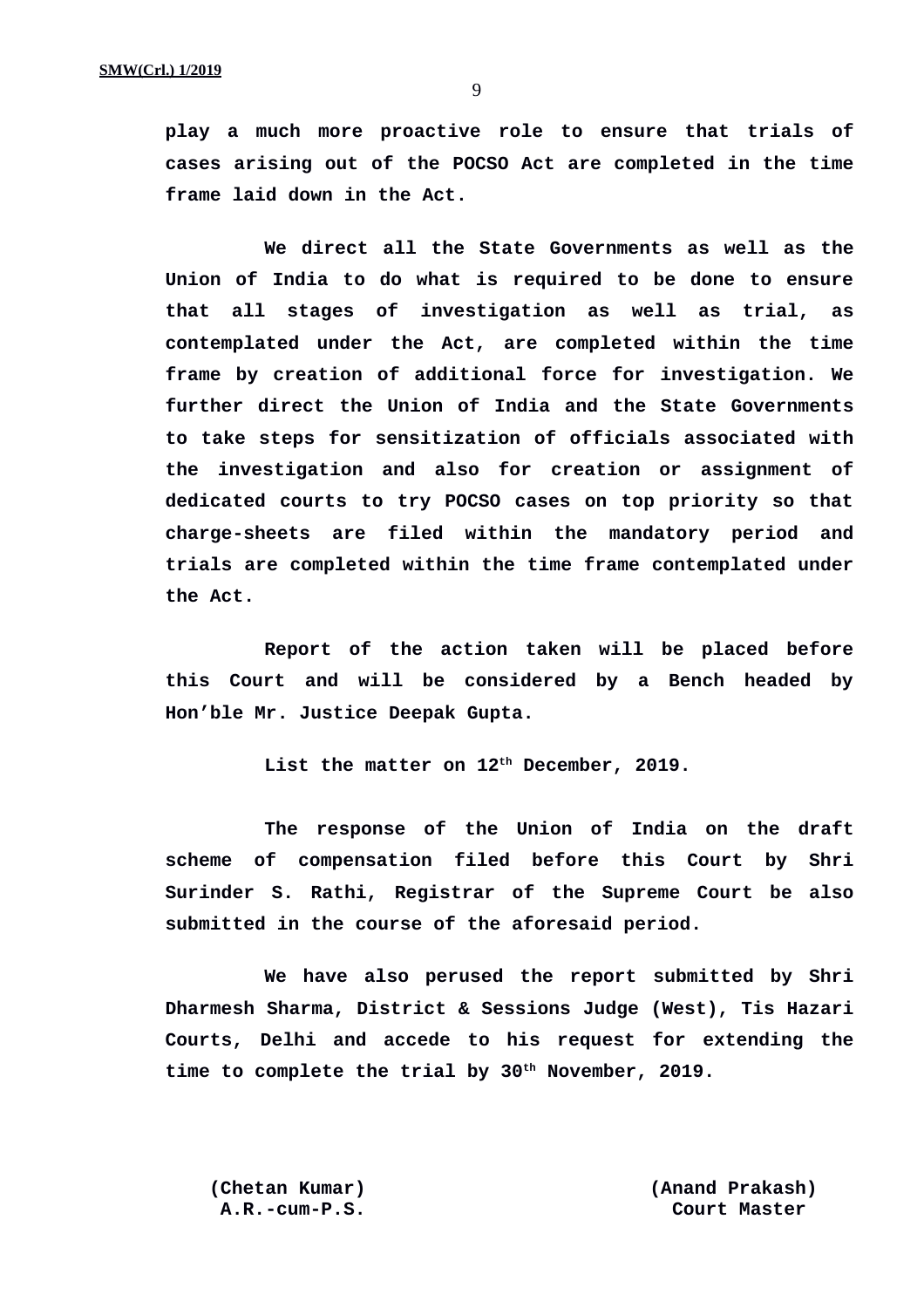**ITEM NO.305 COURT NO.1** SECTION PIL-W

 **S U P R E M E C O U R T O F I N D I A RECORD OF PROCEEDINGS**

## **SUO MOTO WRIT (CRIMINAL) NO.1/2019**

**RE: ALARMING RISE IN THE NUMBER OF REPORTED CHILD RAPE INCIDENTS**

**WITH W.P.(C) No.819/2019 (PIL-W) (With appln.(s) for intervention)**

**Date : 13-11-2019 This petition was called on for hearing today.**

**CORAM :** 

|  | HON'BLE THE CHIEF JUSTICE         |  |
|--|-----------------------------------|--|
|  | HON'BLE MR. JUSTICE DEEPAK GUPTA  |  |
|  | HON'BLE MR. JUSTICE SANJIV KHANNA |  |

| For Petitioner(s) | <b>By Courts Motion</b>                                                                                                                                                                                                                                                                                                                                                                                                                        |
|-------------------|------------------------------------------------------------------------------------------------------------------------------------------------------------------------------------------------------------------------------------------------------------------------------------------------------------------------------------------------------------------------------------------------------------------------------------------------|
| WP(C) 819/2019    | Mr. Manoj V. George, Adv.<br>Ms. Shilpa Liza George, Adv.<br>Mr. Aakarsh Kamra, AOR<br>Ms. Bhavika, Adv.<br>Mr. Renjit Abraham, Adv.                                                                                                                                                                                                                                                                                                           |
| For Respondent(s) | Mr. Tushar Mehta, SG<br>Mr. A.N.S. Nadkarni, ASG<br>Ms. Suhasini Sen, Adv.<br>Mr. S.S. Rebello, Adv.<br>Mr. Rajat Nair, Adv.<br>Mr. N.K. Gokhle, Adv.<br>Ms. Neela Gokhale, Adv.<br>Mr. Ilam Paridi, Adv.<br>Ms. Shradha Agrawal, Adv.<br>Ms. Swati Ghildiyal, Adv.<br>Mr. Rajeev Ranjan Rajesh, Adv.<br>Mr. Raj Bahadur, Adv.<br>Mr. A.K. Sharma, Adv.<br>Mr. B.V. Balaram Das, Adv.<br>Mr. G.S. Makker, Adv.<br>Mr. P.N. Ravindran, Sr. Adv. |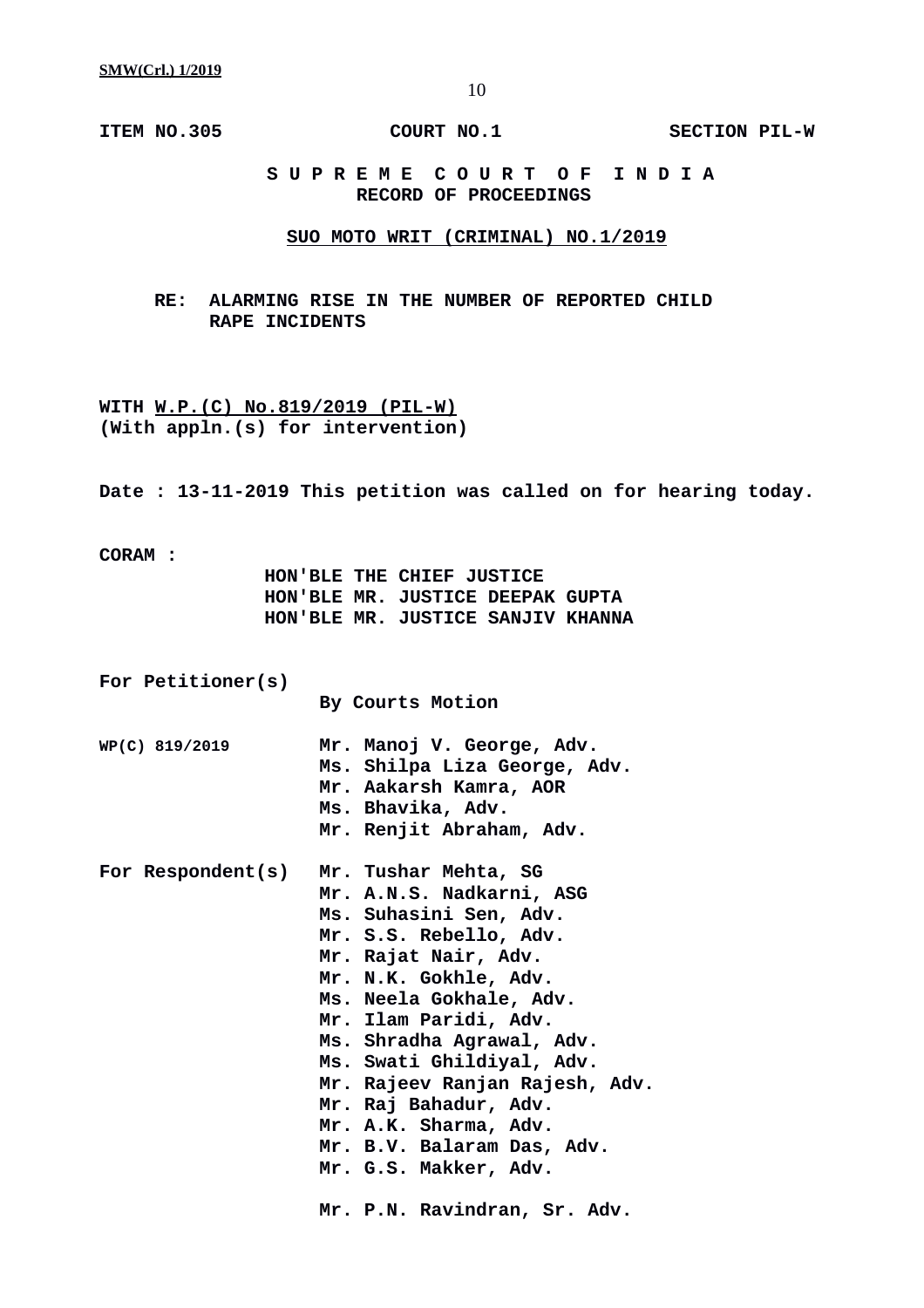**Mr. T.G.N. Nair, Adv. Mr. V. G. Pragasam, AOR Mr. S. Prabu Ramasubramanian, Adv. Mr. S. Manuraj, Adv. Ms. Uttara Babbar, AOR Mr. Manan Bansal, Adv. Mr. Sunny Choudhary, AOR Mr. Sumeer Sodhi, AOR Mr. Sherick Dhingra, Adv. Mr. Subhasish Mohanty, AOR Mr. Som Raj Choudhury, AOR Mr. Prashant Kumar, Adv. Mr. Shuvodeep Roy, AOR Mr. Kabir Shankar Bose, Adv. Mr. Prem Sunder Jha, AOR Mr. Nishant Ramakantrao Katneshwarkar, AOR Mr. Anoop Kandari, Adv. Mr. Milind Kumar, AOR Mr. Mahfooz Ahsan Nazki, AOR Mr. Gowtham Polanki, Adv. Mr. Avinash Tripathi, Adv. Ms. K. Enatoli Sema, AOR Mr. Amit Kumar Singh, Adv. Ms. Jaspreet Gogia, AOR Mr. Gopal Prasad, AOR Mr. Jayesh Gaurav, Adv. Shalya Agarwal, Adv. Mr. Udit Bansal, Adv. Ms. Astha Sharma, AOR Mr. Siddhesh Kotwal, Adv. Ms. Bansuri Swaraj, Adv. Ms. Arshiya Ghose, Adv. Mr. Divyansh Tiwari, Adv. Ms. Ana Upadhyay, Adv.**

 **Mr. Ashok Mathur, AOR**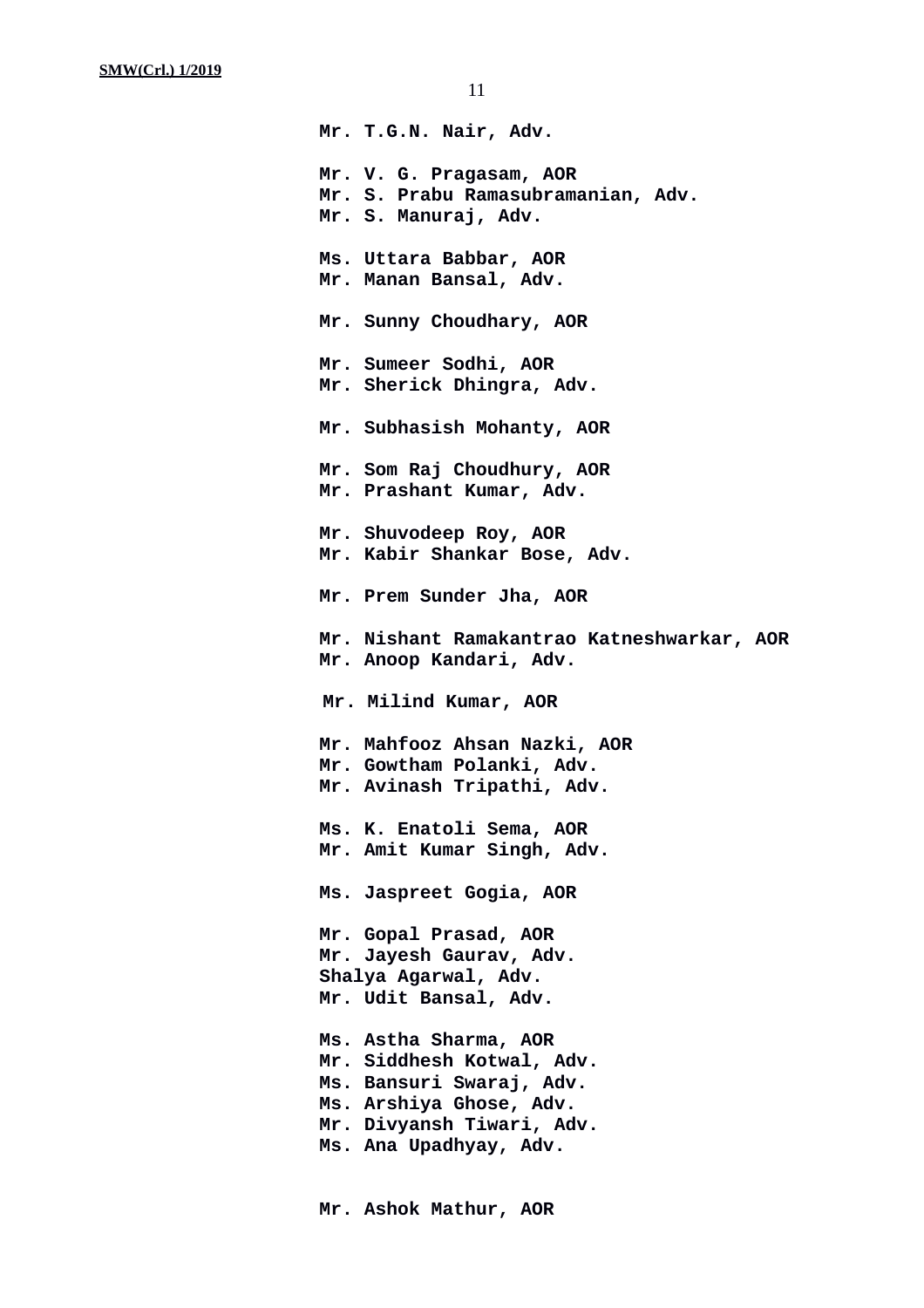**Ms. Aruna Mathur, Adv. Mr. Avneesh Arputham, Adv. Ms. Anuradha Arputham, Adv. Ms. Geetanjali, Adv. M/s. Arputham Aruna and Co., Mr. Arjun Garg, AOR Mr. Aakash Nandolia, Adv. Mr. S. Mahesh Sahasranaman, Adv. Mr. Annam D. N. Rao, AOR Mr. Venkatish Rao, Adv. Mr. Rahul Mishra, Adv. Ms. C. Sharma, Adv. Mr. Aniruddha P. Mayee, AOR Mr. A. Rajarajan, Adv. Ms. Deepanwita Priyanka, Adv. Mr. Aniruddha P. Mayee, AOR Mr. A. Rajarajan, Adv. Mr. Abhinav Mukerji, AOR Mr. Samarth Khanna, Adv. Mrs. Bihu Sharma, Adv. Ms. Pratishtha Vij, Adv. Mr. Abhimanyu Tewari, AOR Ms. Eliza Bar, Adv. Mr. P.H. Parekh, Sr. Adv. Ms. Tanya Chaudhry, Adv. Ms. Pratyusha Priyadarshini, Adv. Ms. Nikita Pandey, Adv. Mr. Nikhil Ramdev, Adv. Ms. Ashna Bhatnagar, Adv. For M/s. Parekh & Co. Mr. R. P. Gupta, AOR Intervenor-in-person Mr. B. V. Balaram Das, AOR Ms. Diksha Rai, AOR Ms. Palak Mahajan, Adv. Dr. Rajesh Pandey, Adv. Ms. Shweta Mulchandani, Adv. Ms. Tanuja Manjari Patra, Adv. Ms. Aswathi M.K., AOR**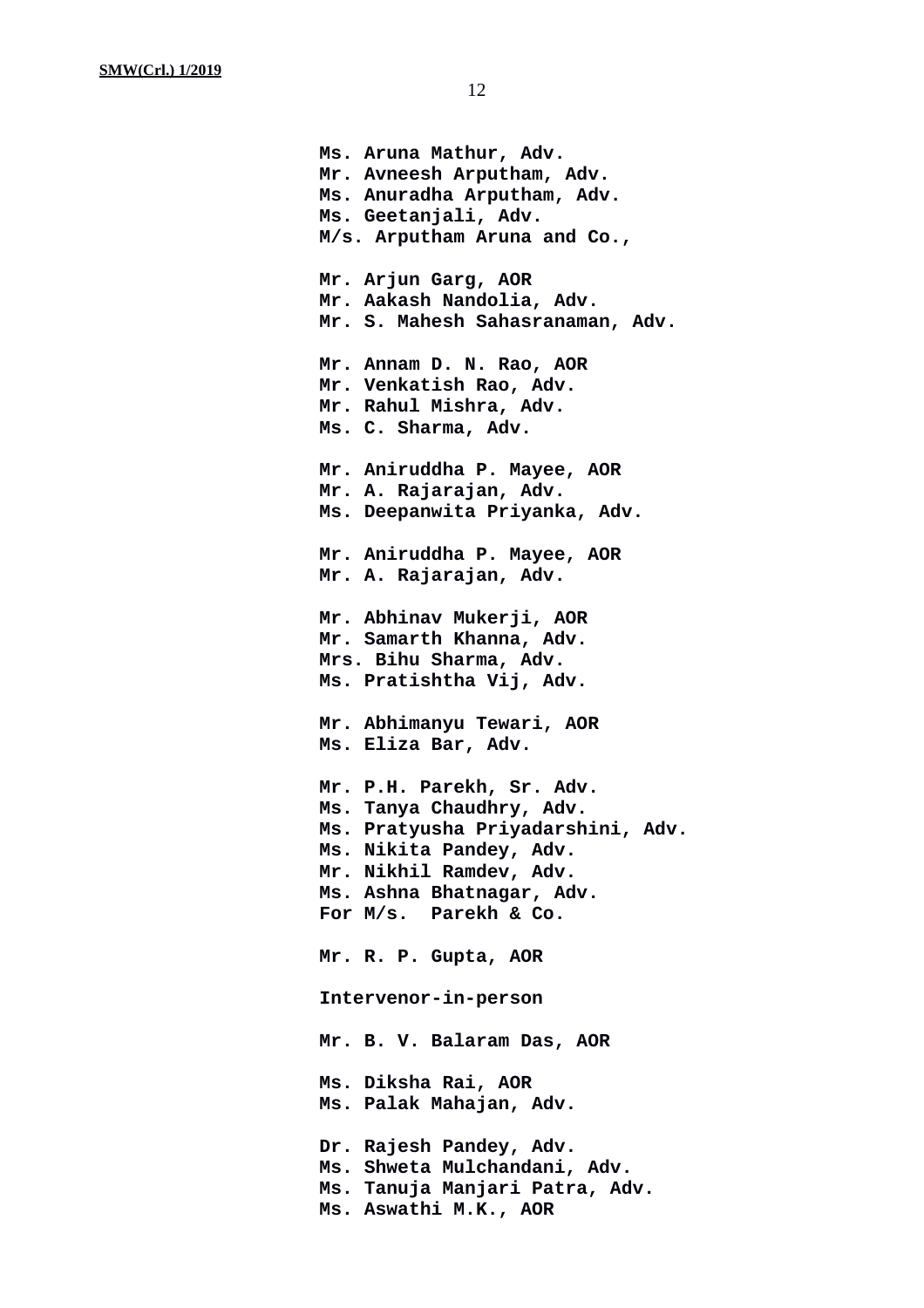**Mr. Kaarthi, Adv. Ms. Yogita Ahuja, Adv. Mr. Mahesh Pandey, Adv. Mr. V. N. Raghupathy, AOR Mr. Manendra Pal Gupta, Adv. Mr. Leishangthem Roshmani Kh, AOR Ms. Anupama Ngangom, Adv. Mr. Aribam Jankinath Sharma, Adv. Mr. Ravi Prakash Mehrotra, AOR Mr. Ankit Agarwal, Adv. Mr. Amartya Singh, Adv. Mr. Raghvendra Kumar, Adv. Mr. Anand Kr. Dubey, Adv. Mr. Narendra Kumar, AOR Mr. Jayanth Muth Raj, Sr. Adv., AAG Mr. M. Yogesh Kanna, AOR Mr. S. Raja Rajeshwaran, Adv. Mr. Sarvesh Singh Baghel, Adv. Ms. Garima Prashad, AOR Ms. Harshita Raghuvanshi, Adv. Mr. Srinivas Vishven, Adv. Ms. Akshara Chauhan, Adv. Shreyase Agarwal, Adv. Mr. Jatinder Kumar Bhatia, AOR Mr. Ashutosh Kumar Sharma, Adv. Mr. Suhaan Mukerji, Adv. Ms. Astha Sharma, Adv. Mr. Amit Verma, Adv. Ms. Kajal Dalal, Adv. Mr. Prastut Dalvi, Adv. Mr. Naveen Kumar, Adv. M/s. PLR Chambers And Co. Mr. K.V. Jagdishvaran, Adv. Ms. G. Indira, AOR Mr. Piyush Dwivedi, AOR Ms. Priyanka Dixit, Adv. Mr. Nikhil Goel, AOR Ms. Naveen Goel, Adv. Mr. Dushyant Sarna, Adv. Mr. Avijit Mani Tripathi, Adv.**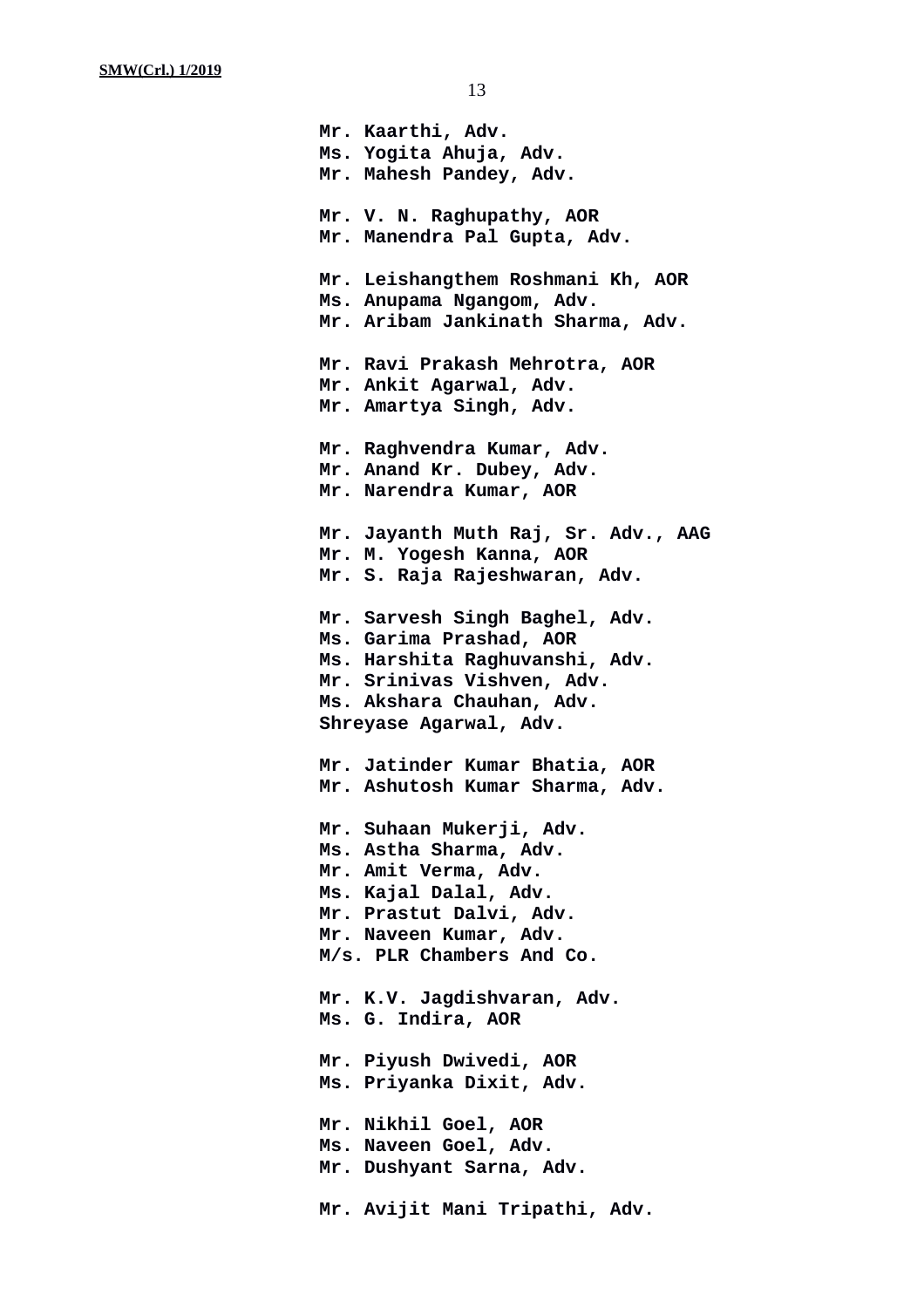**Ms. Rekha Bakshi, Adv. Mr. Shaurya Sahay, Adv. Mr. T.K. Nayak, Adv. Mr. P.S. Negi, Adv. Ms. Shruti Ram Kochar, Adv. Mr. K.V. Kharlyngdoh, Adv. Mr. Apoorv Kurup, Adv. Mr. Baibhaw Gahlaut, Adv. Ms. Upma Bhatacherjee, Adv. Mr. Arun R. Pedneker, Adv. Mr. Hitesh Kumar Sharma, Adv. Ms. Mukti Chaudhry, Adv. Mr. K. Parameshwar, Adv. Mr. M.V. Mukunda, Adv. Mr. Ankit Goel, Adv. Mr. R.K. Gupta, Adv. Mr. S. Kumar Jain, Adv. Mr. Hitesh Kumar Sharma, Adv. Ms. Anika Nissar Sayyed, Adv. Mr. Ranjan Mukherjee, Adv. Mr. K.V. Kharlyngdoh, Adv. Mr. Upendra Mishra, Adv. Mr. T.K. Nayak, Adv. Mr. Deniel Stone Lyngdoh, Adv. Mr. Vikas Mahajan, AAG Mr. Joydip Roy, Adv. Mr. Vinod Sharma, Adv. Mr. Anil Kumar, Adv. Mr. Akash Verma, Adv. Ms. Monika Gusain, Adv. Mr. Chirag M. Shroff, Adv. Ms. Mahima C. Shroff, Adv. Ms. Yashika Verma, Adv. Ms. Riya Thomas, Adv. Dr. Manish Singhvi, Sr. Adv. Mr. Shailja Nanda Mishra, Adv. Mr. Arpit Parkash, Adv. Mr. D.K. Devesh, Adv. Mr. Sanjai Kumar Pathak, Adv. Ms. Shashi Pathak, Adv. Mr. Arvind Kumar Tripathi, Adv.**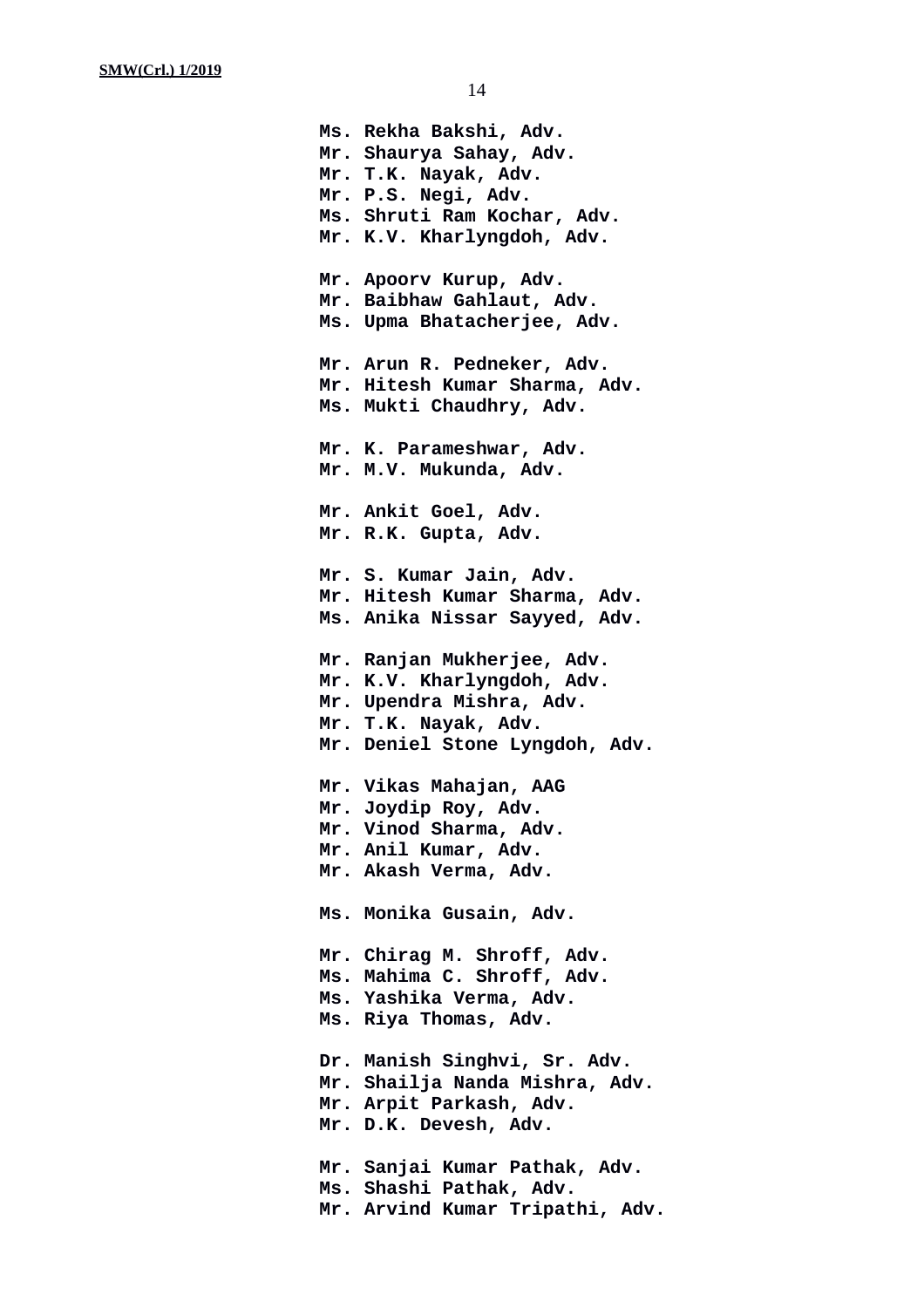**Mr. G. Prakash, Adv. Mr. Jishnu M.L., Adv. Mrs. Priyanka Prakash, Adv. Mrs. Beena Prakash, Adv. Mr. Vinay Arora, Adv. Mr. Sanjeev Kumar Jain, Adv. Mr. Hitesh Kumar Sharma, Adv. Annika Nissar Sayyed, Adv. for Mr. A.S. Syyed, Adv. Ms. Sneha Kalita, Adv. Mr. Kunal Chatterji, Adv. Ms. Maitrayee Banerjee, Adv. Mr. P.I. Jose, Adv. Mr. Harikumar V, Adv. Mr. M. Shoeb Alam, AOR Mr. Mojahid Karim Khan, Adv. Mr. D. Rama Krishna Reddy, Adv. Ms. Poonam Kaushik, Adv. Ms. Gagan Deep Kaur, Adv. Mr. Surinder S. Rathi, Registrar**

# **UPON hearing the counsel the Court made the following O R D E R**

**Mr. Rakesh Kr. Sharma**

**We have gone through the report of Shri Surinder S. Rathi, Registrar of the Supreme Court. In paragraphs 7.1 to 7.9 of the said Report, the relevant figures are mentioned, which are being extracted below:-**

> **"7.1 Percentage share of different types of offences under POCSO (National Analysis):**

> **POCSO Offence Rounded Percentage Penetrative Sexual Assault {S.4} 32.1 Aggravated Penetrative Sexual 24 Assault {S.6} Sexual Assault {S.8} 31**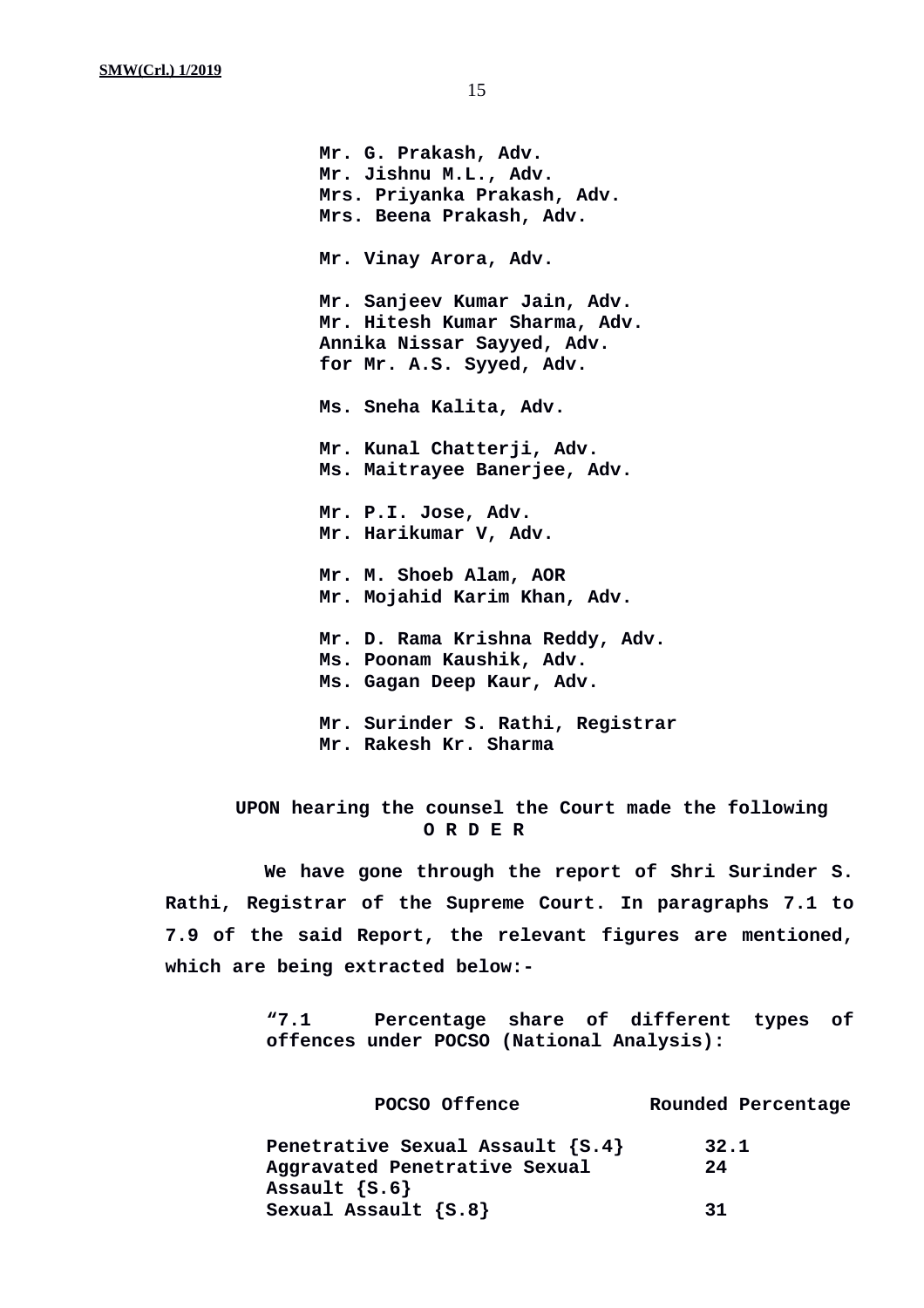**Aggravated Sexual Assault {S.10} 3 Sexual Harassment {S.12} 8 Use of Children for Pornography 1 {S.14 & 15} Abetment {S.17} 2 7.2 Gender-wise percentage of victimisation under POCSO FIRs: Girl – 80% Boy – 6% Other – 14% 7.3 Age profile of Victims under POCSO: 0-6 yrs - 4% 6-12 yrs - 13% 13-16 yrs - 60% 16-18 yrs - 22% 7.4 Whether accused is Known/Stranger or Relative of victim: Friends & Neighbours - 27% Relatives - 7% School Staff - 1% Other known person - 56% Stranger - 9% 7.5 Time taken in completion of investigation: Within 30 days - 18% 31-60 days - 17% 61-180 days - 29% 181-365 days - 16% More than one year - 20% 7.6 Time taken by Police in depositing Samples with FSL Laboratory: Within 30 days - 51% 31-60 days - 19% 61-180 days - 17% 181-365 days - 6% More than one year - 7% 7.7 Percentage of cases in which support person is provided:**

**Support Person not provided - 96%**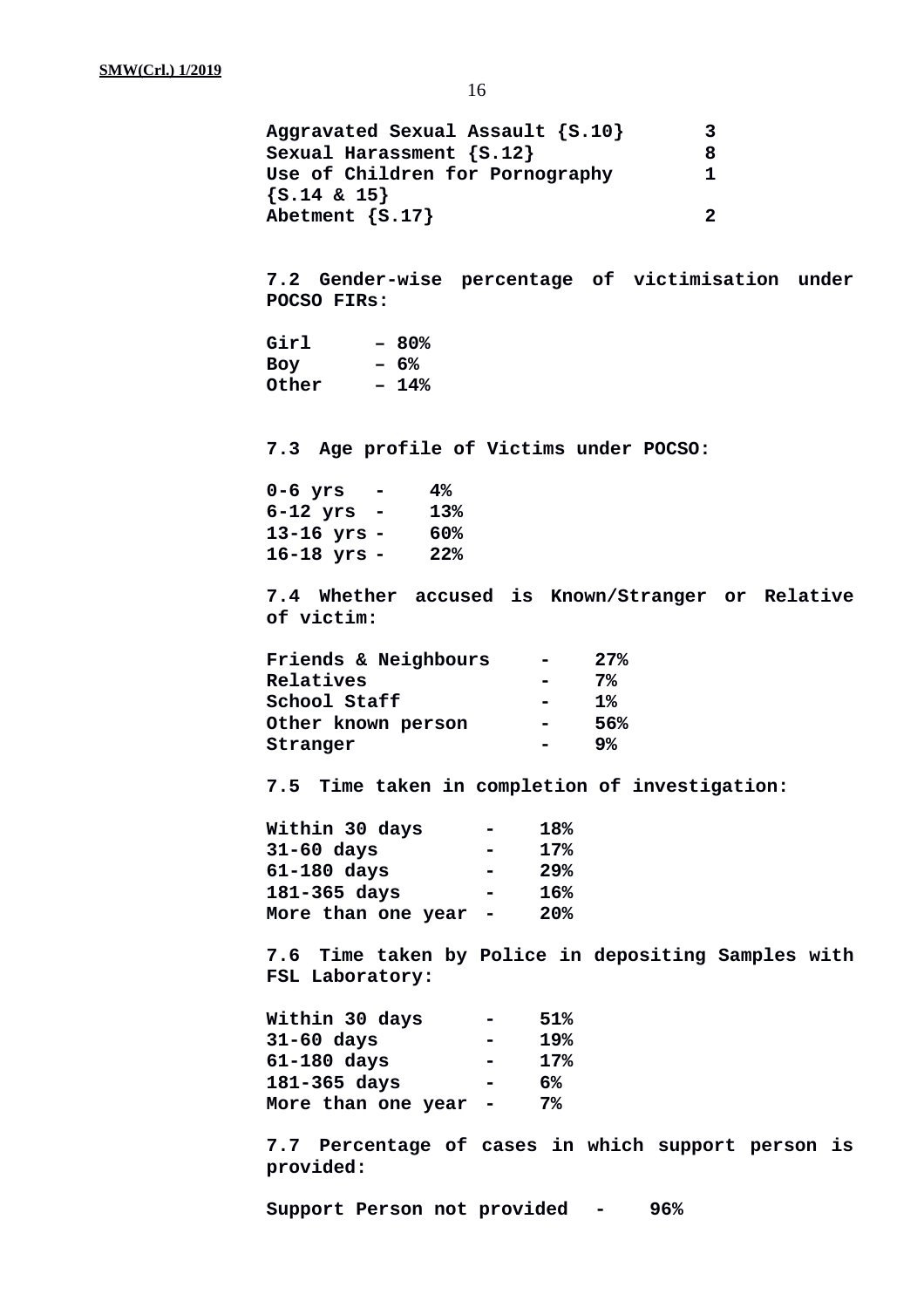**Support Person provided - 4%**

**7.8 Percentage of cases in which interim compensation/final compensation provided:**

| Interim Compensation NOT provided -    |                  | 99%       |
|----------------------------------------|------------------|-----------|
| Interim Compensation provided          | $\blacksquare$   | <b>1%</b> |
| <b>Final Compensation NOT provided</b> | $\sim$ 100 $\pm$ | 99%       |
| <b>Final Compensation provided</b>     | <b>COL</b>       | 1%        |

**7.9 Pendency of POCSO Cases in percentage (Sec.35(2) mandates trial to be completed within one year):**

|  | Pending for more than 4 years |                | <b>Contract Contract</b> | 8%       |
|--|-------------------------------|----------------|--------------------------|----------|
|  | Pending for 3-4 years         | $\blacksquare$ |                          | 10%      |
|  | Pending for 2-3 years         |                |                          | 17%      |
|  | Pending for 1-2 years         | $\blacksquare$ |                          | 28%      |
|  | Pending for less than 1 year  |                | <b>COL</b>               | $37\%$ " |

**This report shows a shocking state of affairs. What to talk of trials, in 20% of the cases even investigation is not completed within one year. Virtually, no support persons are provided and no compensation is paid to the victims. Almost two-third of the cases are pending trial for more than one year.**

**It appears that at all stages of dealing with POCSO cases commencing with the investigation up to the stage of trial, the time lines stipulated under the Act have not been complied with. From the report of Shri Rathi, it appears that one major reason for the inability of the stake holders to meet the deadline stipulated under the Act, is lack of awareness and lack of dedication in completing investigation, etc. within the time frame stipulated and also inadequacy of the number of courts which has resulted in cases remaining pending beyond the period mandated for completion of trial under the Act.**

**We hope and expect that the Central Government will play a much more proactive role to ensure that trials of**